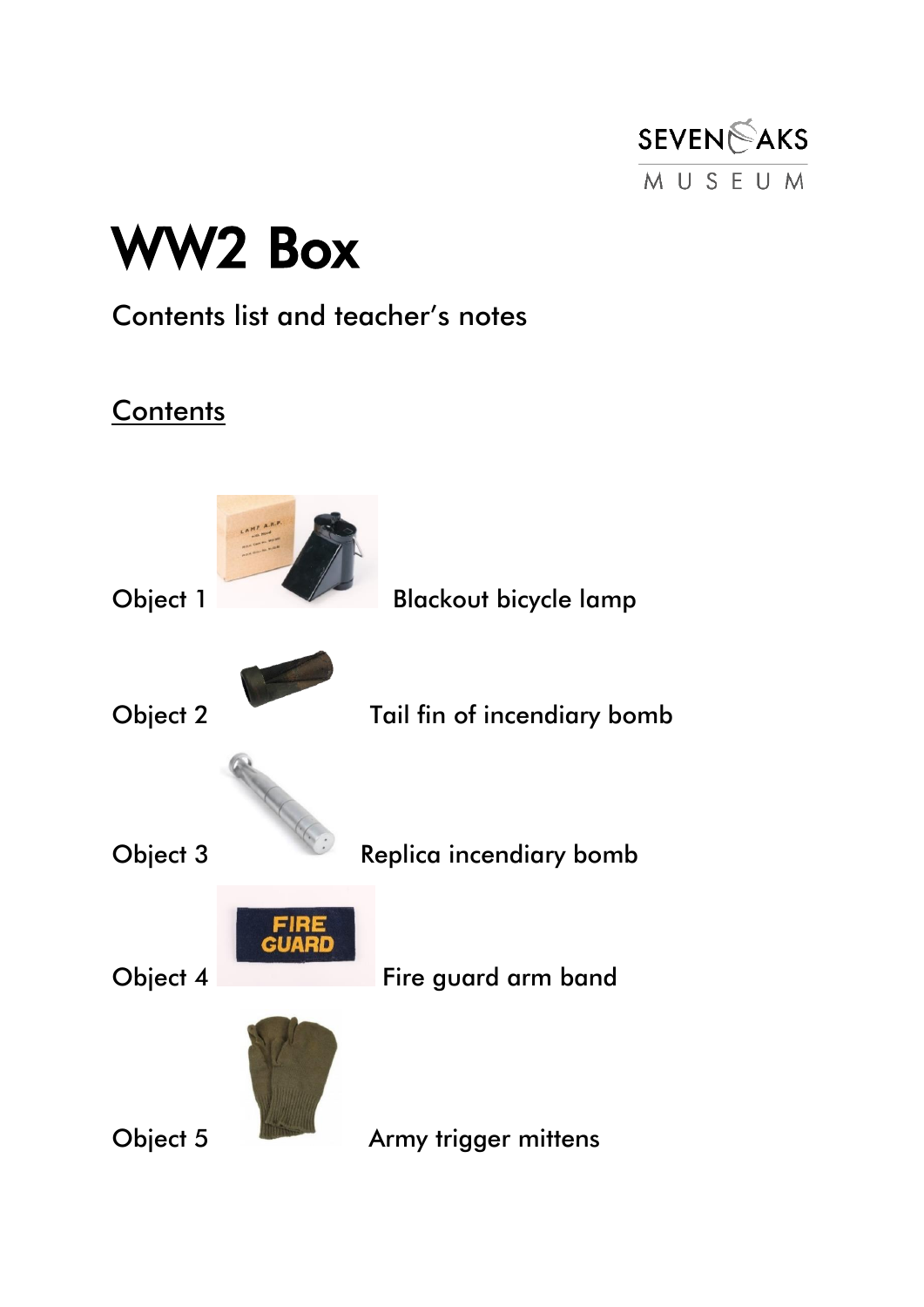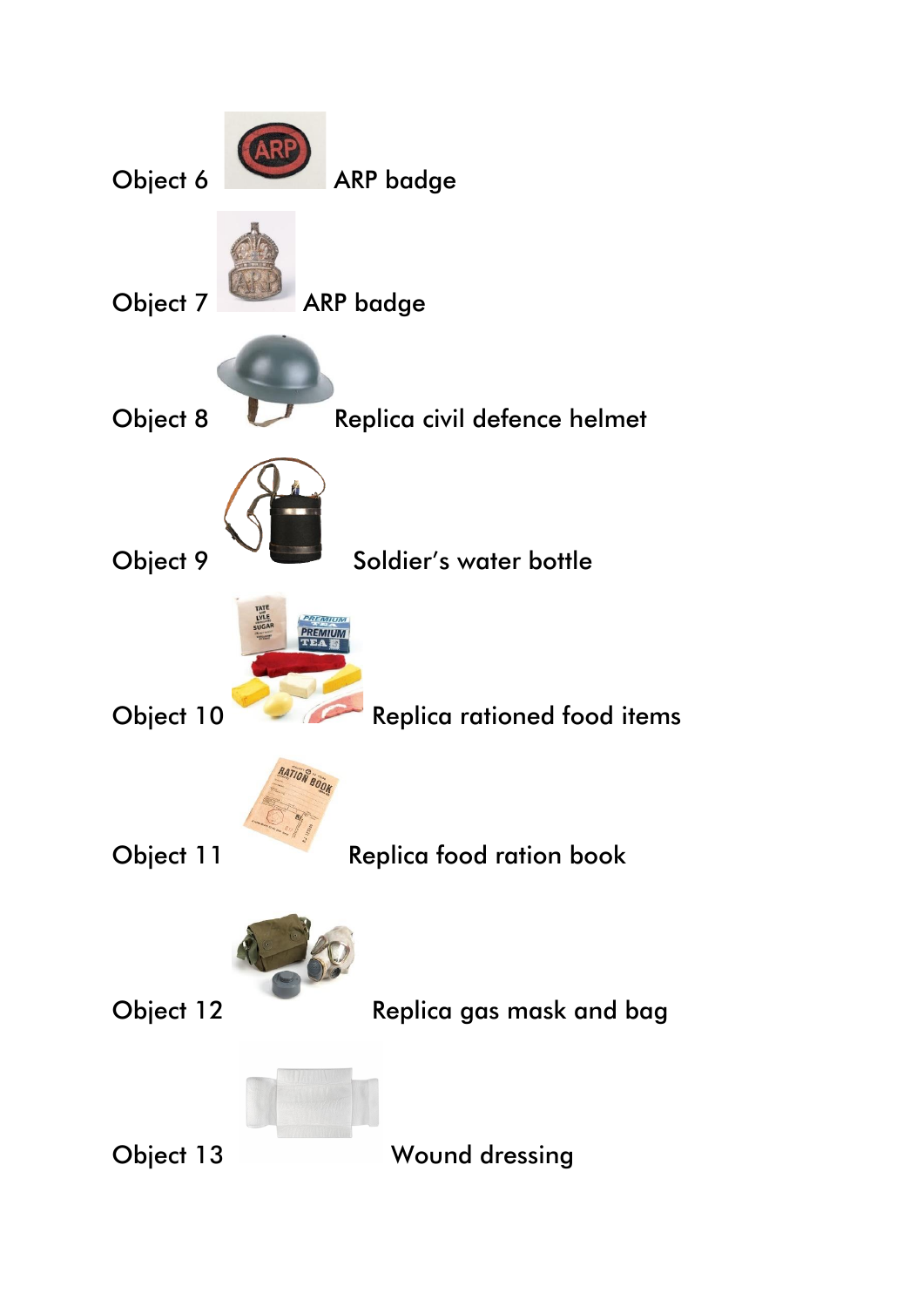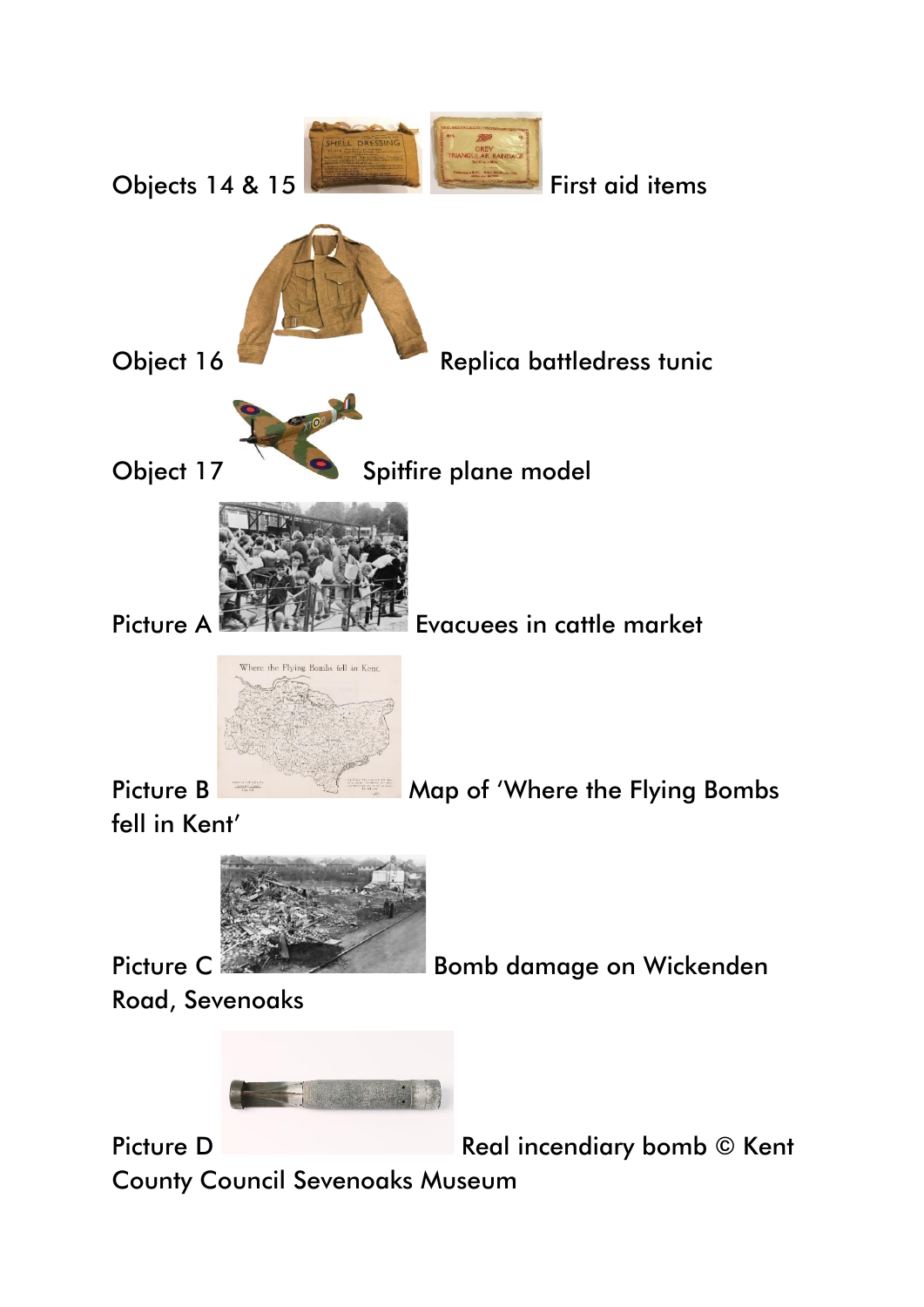

Picture E **Photograph of Sevenoaks Home** 

Guard in training



Picture F **Photograph and undertaking** 

relating to Winifred Turley in the Women's Land Army © Kent County Council Sevenoaks Museum



Picture G **Photograph of Royal Air Force** Flight Sergeant Vincent Bunting from Jamaica and Wing Commander Adolph Malan from South Africa at Biggin Hill



Picture H Real civil defence helmet © Kent

County Council Sevenoaks Museum



Picture I Section of embroidery made by

evacuees © Kent County Council Sevenoaks Museum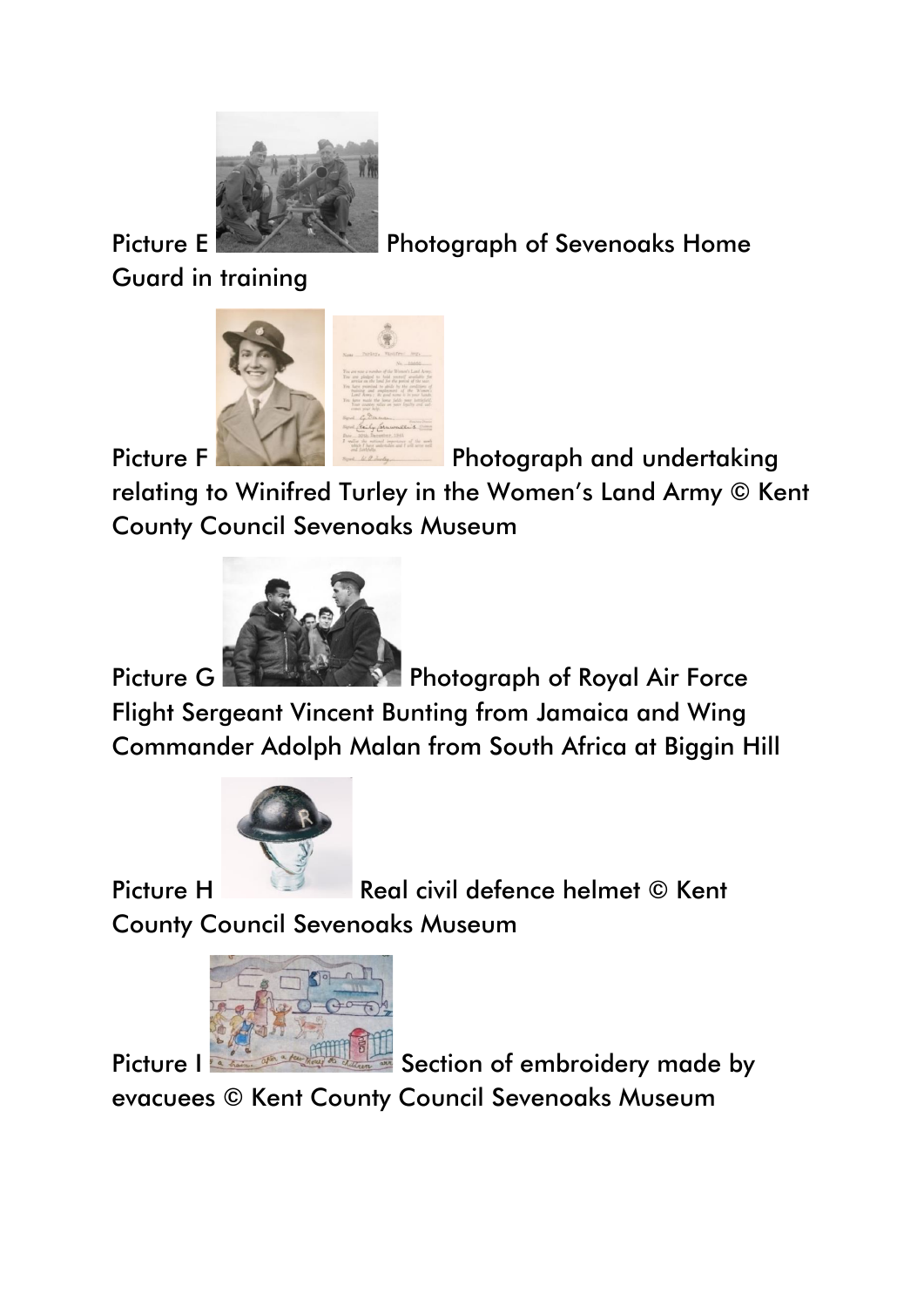#### Discussion topics

#### Under Attack

#### Picture B, Picture C

The map, originally printed at the end of WW2, shows where bombs were dropped in Kent.

#### Can you see if any bombs dropped where you live?

Shoreham was the most bombed village in the whole of the United Kingdom.

The photograph shows two houses on Wickenden Road in Sevenoaks, 1945, after they were destroyed by a V2 rocket. In this attack, 13 people were wounded and 9 people died.

# Object 12

It wasn't just bombing that people in Kent were at risk from. All civilians had to carry gas masks a bit like this one in case of poisonous gas attack. You can try it on.

#### Object 2, Object 3, Picture 4

The small object is a real tail fin of a German incendiary bomb, found in a garden in Westerham. These bombs were designed to start fires.

The complete incendiary bomb is a replica.

The picture shows a real incendiary bomb from the museum collection, found on Seal Road in 1942.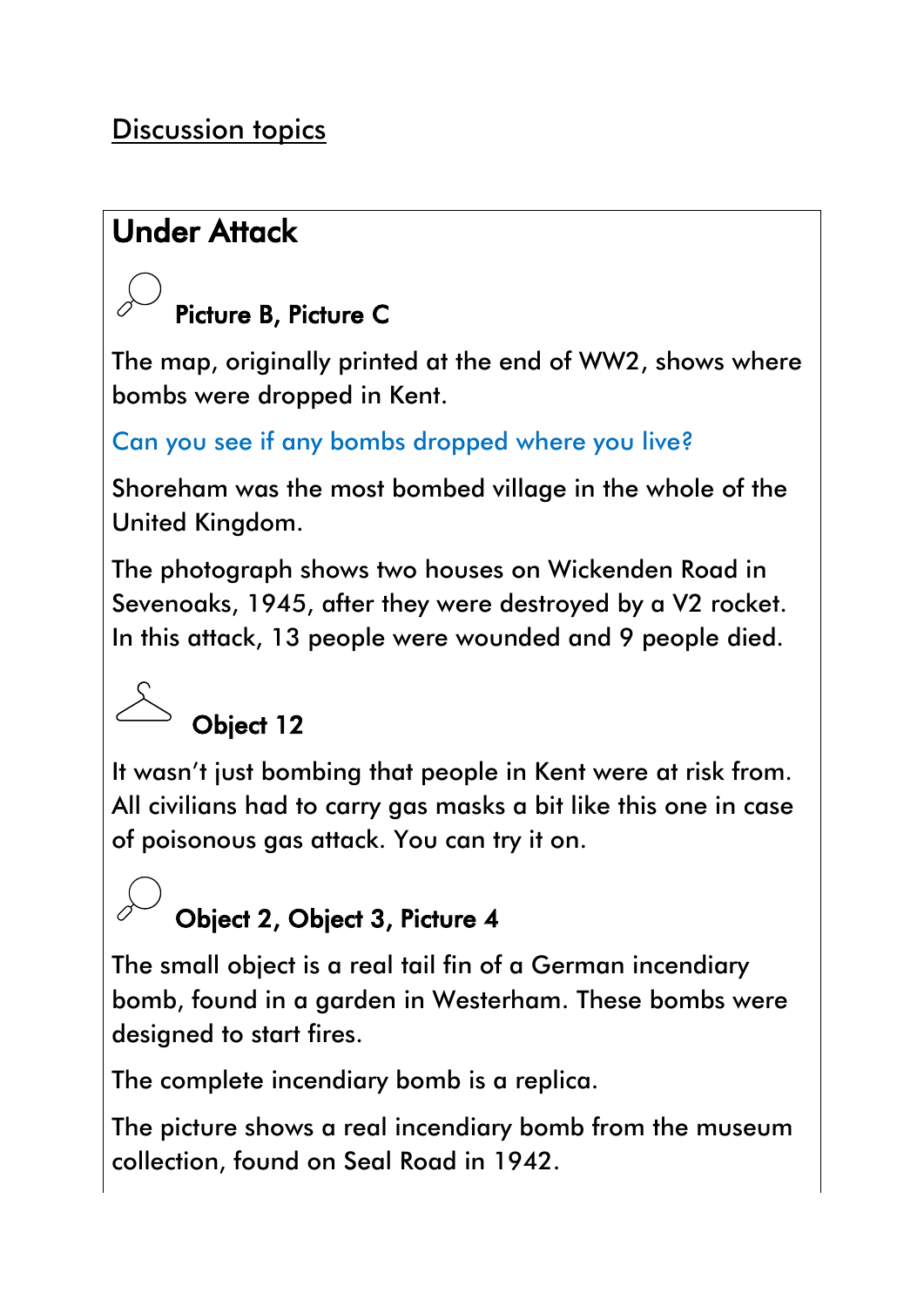57, 500 incendiaries were dropped in the Sevenoaks District during WW2.

### Picture A, Picture I

In 1939, Sevenoaks accepted 7,000 evacuees from London.

The evacuated children were processed at Sevenoaks cattle market by Tubs Hill station (shown in photograph) before being sent to Underriver and Seal.

Picture I shows a section of an embroidery made by children from Camberwell, South London, who were evacuated to Underriver in Sevenoaks. It is part of a much larger object on display in Sevenoaks Kaleidoscope.

The people in this scene are wearing objects on their backs. What are they?

Gas masks.

It was believed the children would be safe from German air raids in Kent, but it was not long before children from Sevenoaks were also being evacuated further afield.

How would feel about being evacuated?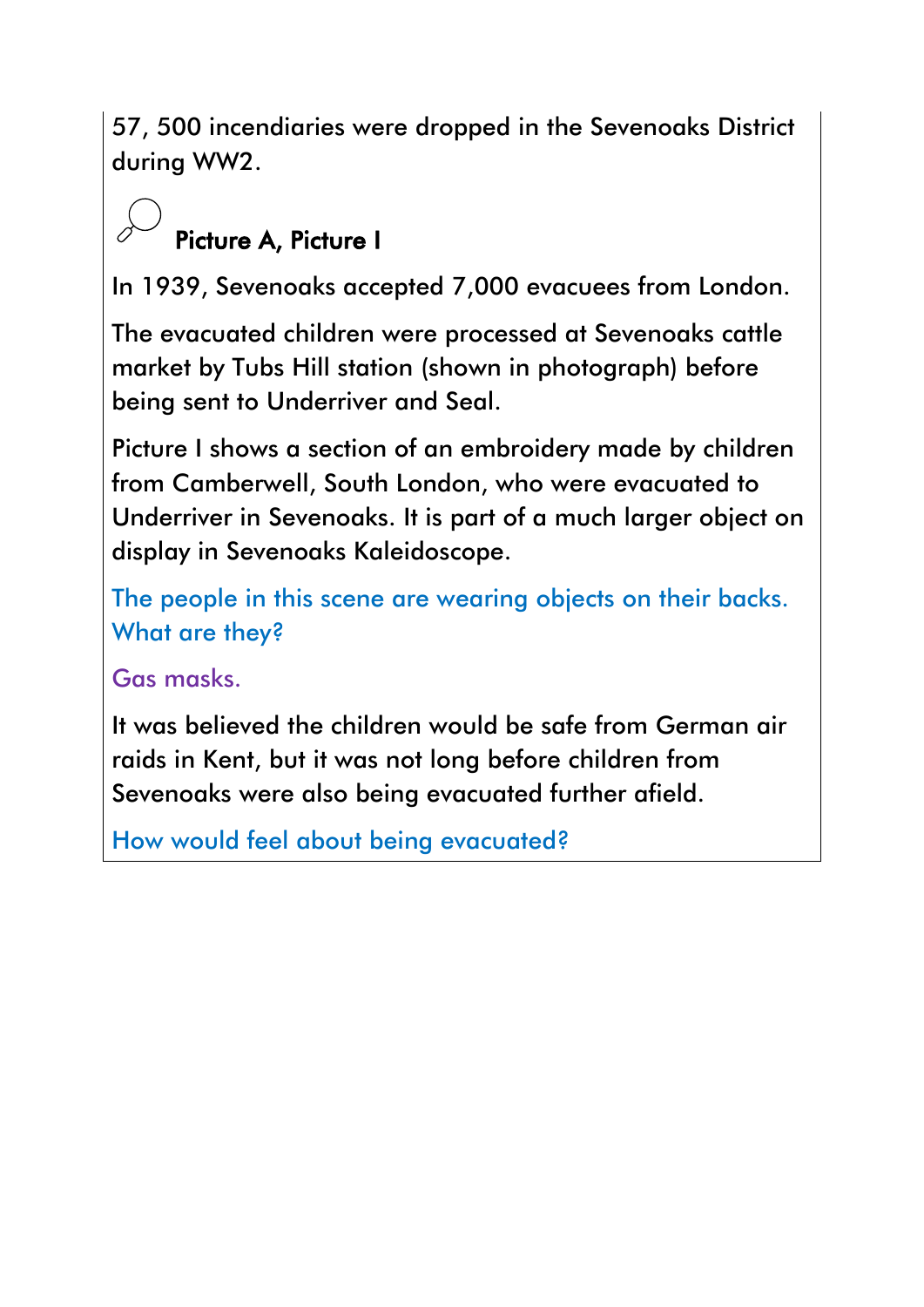#### Fighting back

The Battle of Britain was fought in the air during the summer and autumn of 1940.

The Biggin Hill air squadron near Sevenoaks was the first to claim 1000 victories over enemy aircraft.

Though only men were fighter pilots, women in the Auxiliary Air Force worked on aircraft maintenance, transport and communications, and were also exposed to great danger.

After the Battle of Britain, Prime Minister Winston Churchill (who lived in nearby Westerham) said these famous words:

"Never in the field of human conflict was so much owed by so many to so few."

### Object 17

This is a model of a Spitfire plane, a replica of those flown by RAF pilots.

#### Picture G

The pilots of Fighter Command were not just from this country, they came from nations all over the Commonwealth, some of which were still part of the British Empire at that time.

This photograph was taken at Biggin Hill in 1943. On the left is Flight Sergeant Vincent Bunting from Jamaica, and on the right is Wing Commander Adolph Malan from South Africa.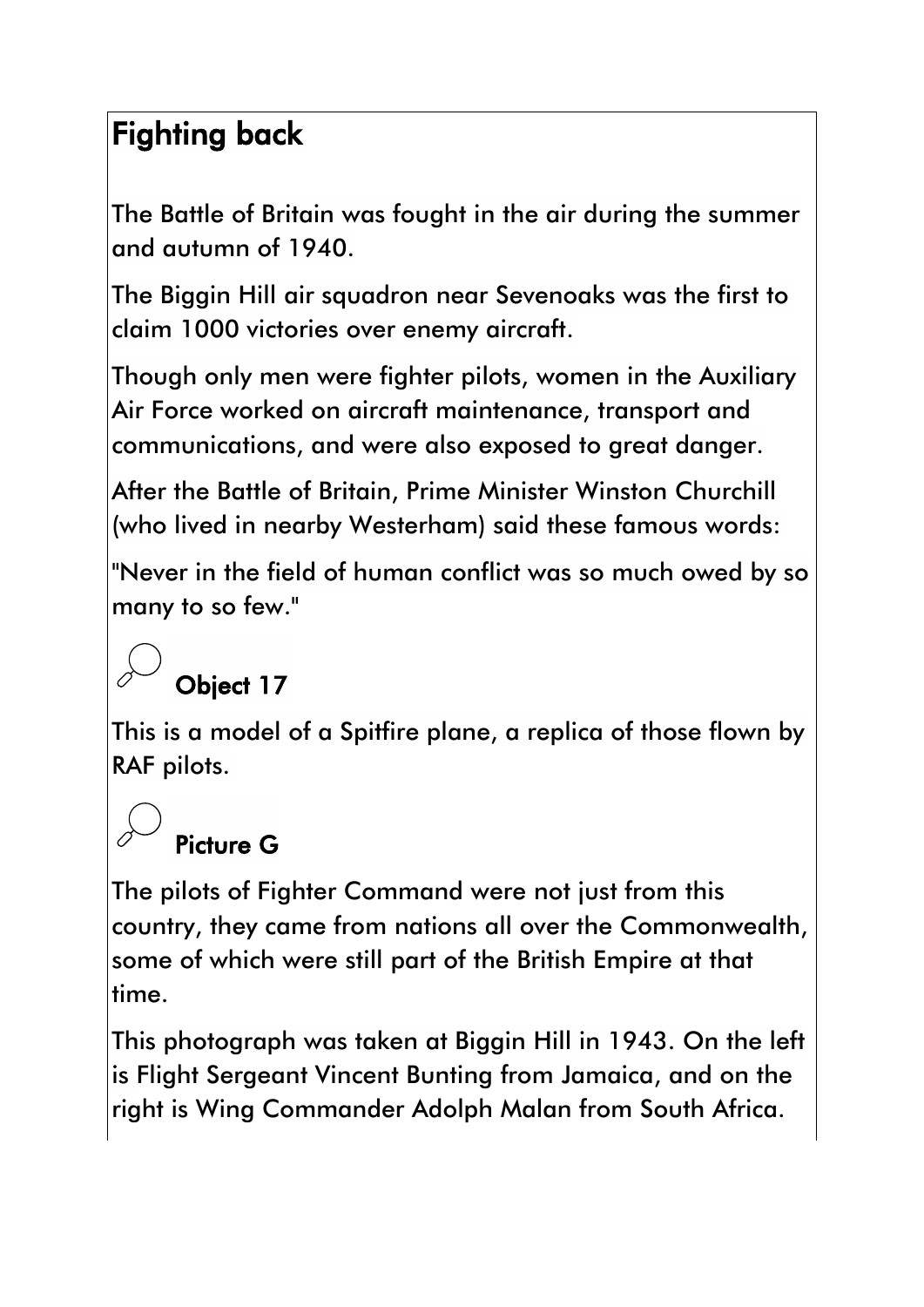## Object 5

Can you guess what these are?

What is the purpose of their design?

British Army trigger mittens.

They keep the hand warm whilst allowing the trigger finger to stay in place ready to shoot.

Mittens are warmer than gloves, because they hold in warm air in the spaces between your fingers.

## Object 9

Soldiers had to travel long distances without access to a running water supply. They carried water with them but needed their hands free to hold their weapons.

This bottle belonged to a member of the St John's Ambulance, who provided medical support to soldiers and civilians.

## Object 16

Try on this replica army tunic, the type worn in combat.

What makes this jacket useful for wearing in combat?

Colour blends in with rural landscape, providing camouflage. Front pockets which you could keep a wound dressing in. Warm, hard-wearing material. Cut at waist length which aids flexibility.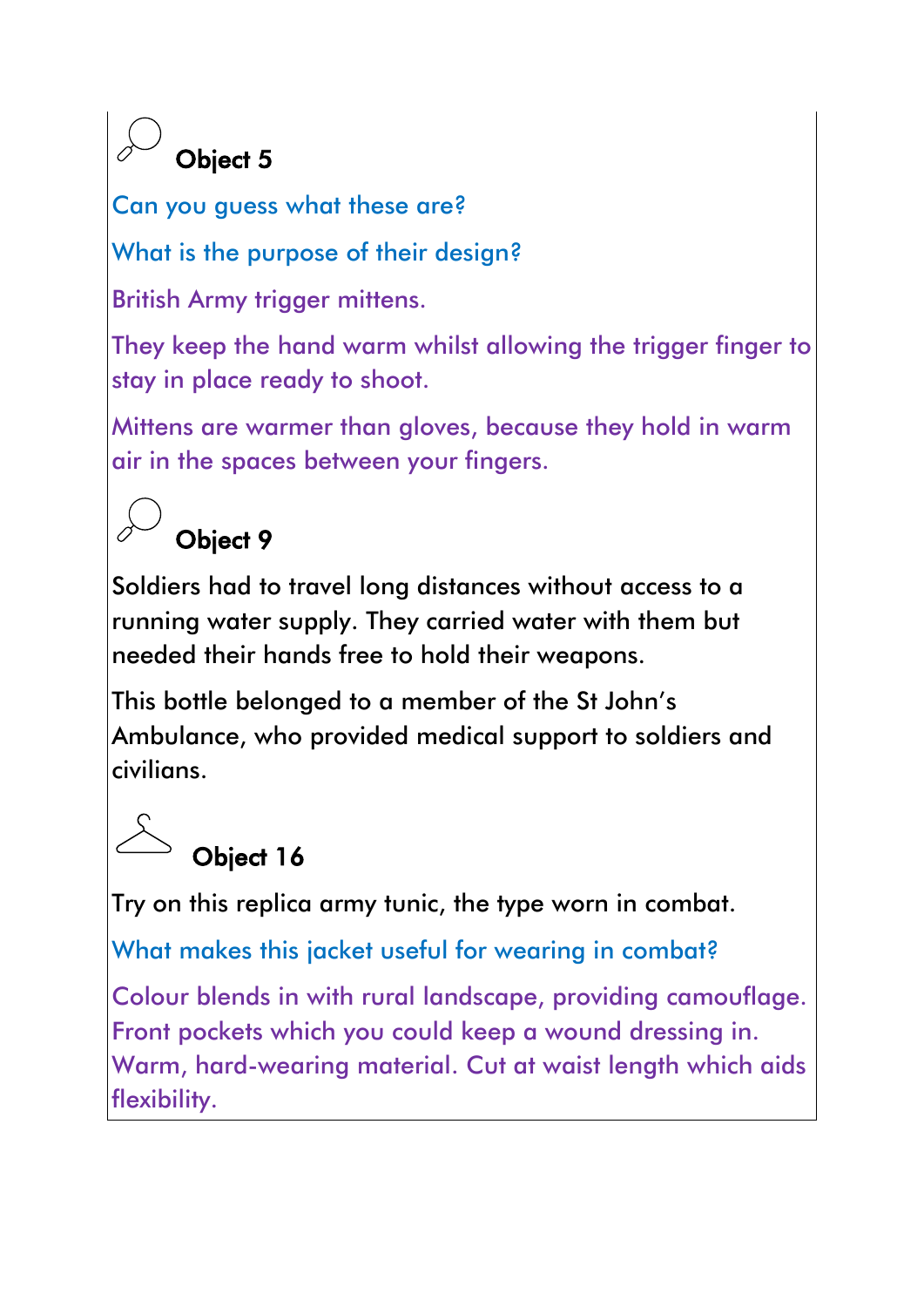#### The Home Front

### Object 8

This is a replica helmet of the kind worn by all civil defence units in WW2. You can try it on.

### Picture H

This a photograph of a real helmet from the museum collection, worn by a WW2 first aider in Otford.

Why do you think this style of helmet was useful, compared to say a bicycle helmet style?

Protects you from things falling down on you, rather than you falling on something. The wide brim gives extra protection around the neck area but does not limit movement or vision.

### Object 4

What is this object? What do you think a fire guard was?

Fire Guards generally wore civilian clothes, so wore arm bands like this to identify them when they were on post. They dealt with small fires caused by incendiaries.

This arm band was worn by Joy Pennells when it was her turn to be on duty at Cobden Road School, Sevenoaks.

Fire Guards were generally issued with a helmet, a torch, a stirrup pump (to put out small fires), a scoop for picking up incendiaries, and a bucket of sand to put them out. Both men and women took on this duty.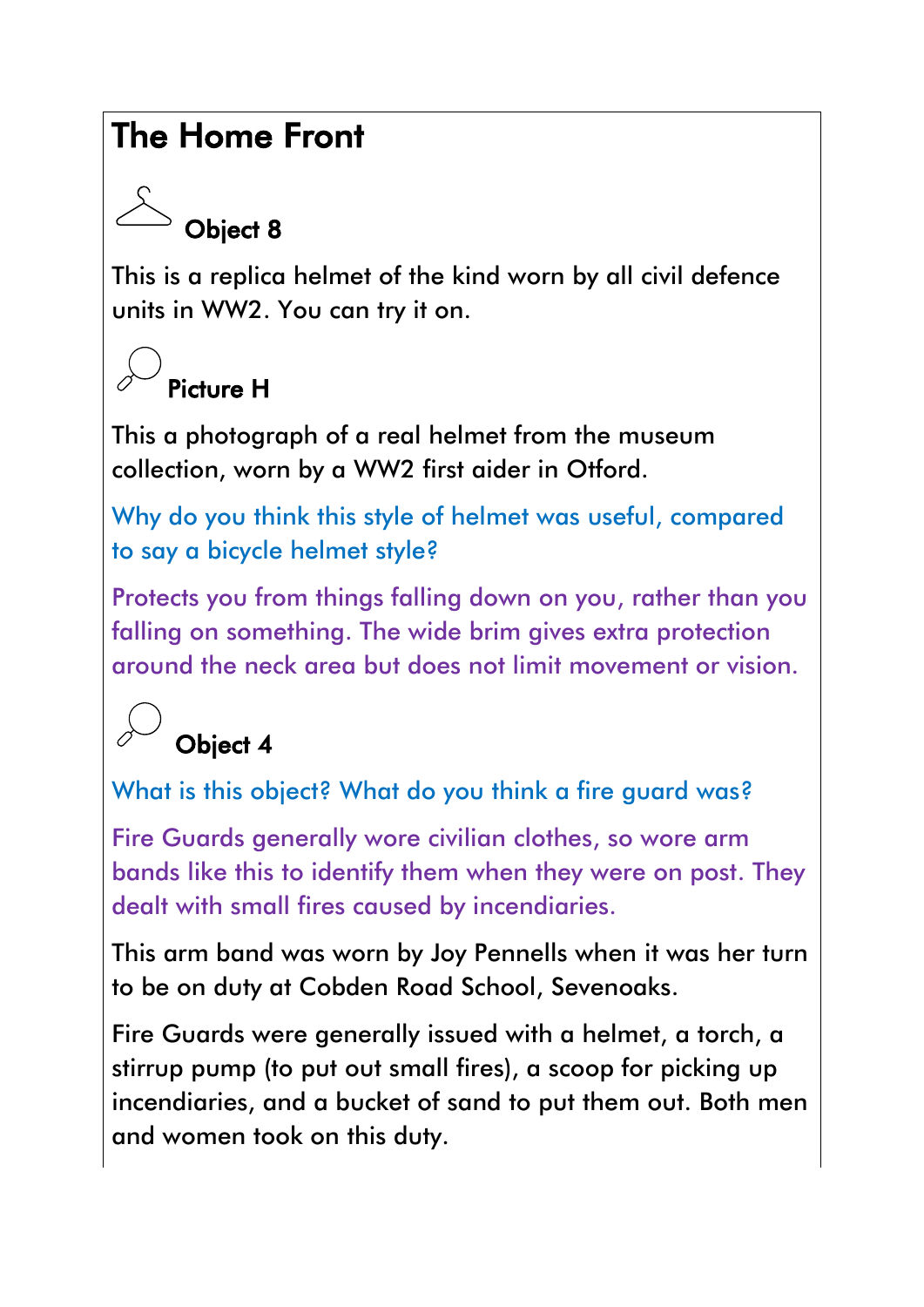### Objects 6 and 7

What do you think the letters ARP stand for on these badges? Air Raid Precautions. Badge worn by Air Raid Warden.

The main job of an Air Raid Warden was to patrol the streets and ensure no lights were visible to enemy planes during air raids. These events were called blackouts. They would also help guide people to public shelters and distribute prefabricated shelters for people to install in their homes or gardens.

Chipstead 'Caves' (tunnel works for extracting sand on the hillside south of Chipstead High Street) was one of the locations used as a public air raid shelter at start of WW2. Electricity and bunk beds were installed for more than 100 local people.

### Object 1

This object was used during air raid black outs.

Can you guess what it is and why it was useful?

Bicycle lamp with hood shape to direct light down, so as not to draw attention to enemy planes.

# Picture E

This photograph from 1941 shows men of the  $20<sup>th</sup>$ (Sevenoaks) battalion of the Kent Home Guard in training at Chelsfield. They are learning how to use a bomb projector.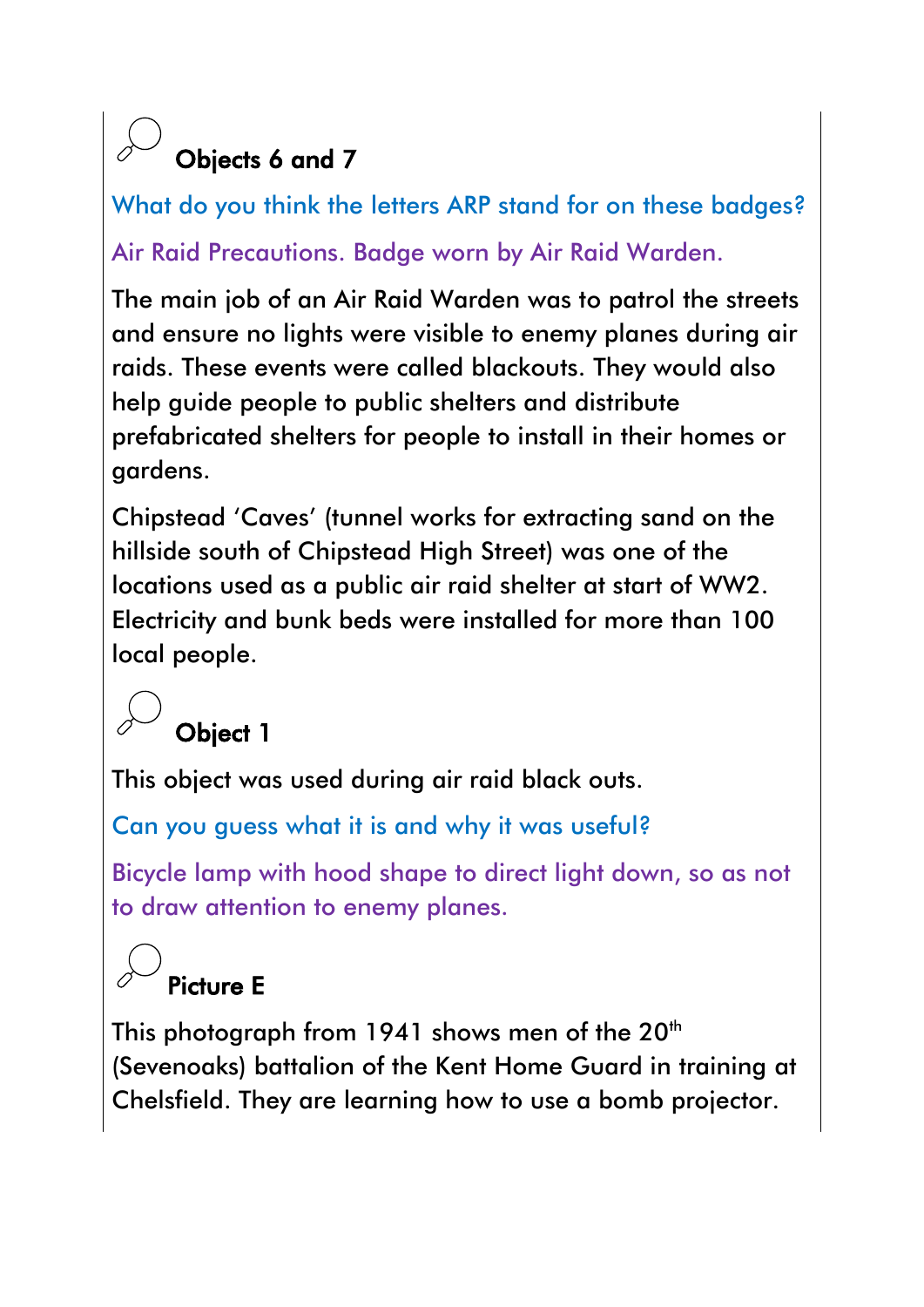Can you guess what some of the duties of the Home Guard were?

To observe and report on enemy movements and defend certain locations such as factories, which were vital to the protection of the area. They even shot down the occasional enemy plane from the ground.

What kind of men were in the Home Guard?

Men too old or young to be soldiers, or with disabilities which meant they could not join the army.

## Object 13

Have a go at wrapping a wound dressing on your class mate who has just been injured by some shrapnel!

## Object 14, Object 15

First Aid items.

Shell dressings were issued by the Home Office. The packet consists of a gauze pad attached to a bandage for wrapping around a wound. The pad is wrapped in a waterproof cover inside the cotton cover.

A triangular bandage could be used as a sling to immobilise an injured limb or joint, or used to put pressure on a wound.

Boots chemists first opened in Sevenoaks in 1912 and is still here on our high street.

### Object 10, Object 11

These are replicas of a ration book and rationed food items.